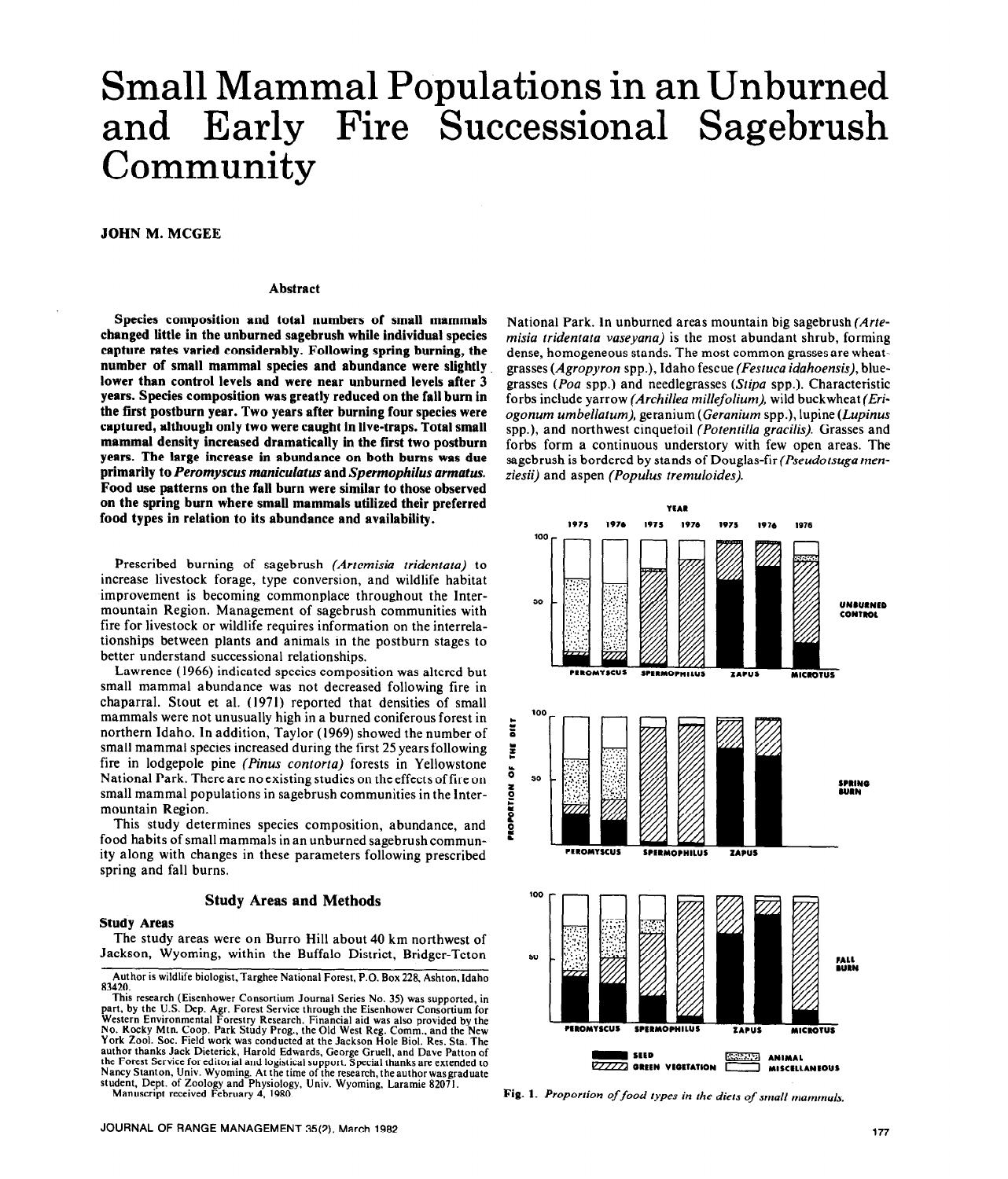On June 3, 1974, 15-20 ha were burned by the Forest Service (spring burn) on theeastern end of Burro Hill, resulting ina mosaic of burned patches ranging from completely burned, to partially burned, to unburned. Approximately 70-80 ha were completely burned on August 27, 1974 (fall burn). Approximately 40-50 ha of sagebrush were left unburned along the eastern and western ends of of Burro Hill.

The spring burn was sampled during the first (1974), second (1975) and third (1976) postburn growing seasons. Due to timing of the burns, preburn sampling on the spring burn was not possible. However, the fall burn was sampled in preburn state (1974), and during the first (1975) and second (1976) postburn growing seasons. An unburned control was sampled in all 3 years. It is assumed that preburn conditions on the spring burn plots were not significantly different from those on the fall burn's preburn state and the unburned control.

### **Sampling**

Plant species composition, frequency of occurrence, and percent cover of understory species were determined using the Daubenmire (1959) canopy coverage method. Forty to fifty quadrats  $(0.1 \text{ m}^2)$  were distributed in a stratified random design on each study area based on variations in vegetative distribution. Shrubs were sampled using the line intercept method (Canfield 1941) on ten randomly located 40-m transects.

Small mammals were assessed on five live-trapping grids (I .5 ha) and five snap-trap removal transects (500 m) during more than 21,000 trap nights. Animals were live-trapped five consecutive nights each month during June, July, and August. Removal transects were established in 1975 to collect data on food habits and reproduction. Two parallel trap lines were installed on the fall burn and control area, and one line in the spring burn. The relative abundances of small mammals were compared using catch per unit effort (number per 100 trap nights).

Food habits of small mammals from the spring burn were studied in its second (1975) and third (1976) postburn years and from the fall burn in its first (1975) and second (1976). The unburned control was also sampled in 1975 and 1976. Stomach contents of 305 kill-trapped animals were removed, separated under a dissecting microscope, divided into major food groups, (seed, green vegetation, animal) dried, and weighed. The proportion and percent

**Table 1. Species composition, total captures, and catch per unit effort (in parentheses expressed as number captured per 100 trap nights) of small mammals on Burro Hill.** 

|                        |                | Live trap        |                |              | Snap trap    |                | Totals                  |                 |  |
|------------------------|----------------|------------------|----------------|--------------|--------------|----------------|-------------------------|-----------------|--|
| Species                | 1974           | 1975             | 1976           | 1975         | 1976         | 1974           | 1975                    | 1976            |  |
| Unburned control:      |                |                  |                |              |              |                |                         |                 |  |
| Peromyscus maniculatus | 26             | 36               | 50             | 3            | 6            | 26             | 39                      | 56              |  |
|                        | (1.7)          | (2.4)            | (2.6)          | (0.2)        | (0.6)        | (1.7)          | (1.9)                   | (2.7)           |  |
| Spermophilus armatus   | 18             | 16               | 20             | 6            | 10           | 18             | 22                      | 30              |  |
|                        | (1.1)          | (2.5)            | (3.2)          | (0.6)        | (0.9)        | (1.1)          | (1.1)                   | (1.5)           |  |
| Zapus princeps         | 17             | 24               | 23             | 5            | 8            | 17             | 29                      | 31              |  |
|                        | (1,1)          | (1.6)            | (1.5)          | (0.5)        | (0.7)        | (1.1)          | (1.4)                   | (1.5)           |  |
| Microtus montanus      | 11             | 0                | 6              | 0            | 4            | П              | 0                       | 10              |  |
|                        | (0.7)          |                  | (0.6)          |              | (0.3)        | (0.7)          |                         | (0.5)           |  |
| Sorex vagrans          | 2              | 8                | 16             | 0            | 0            | $\mathbf{2}$   | 8                       | 16              |  |
|                        |                | (0.5)            | (1.1)          |              |              |                | (0.5)                   | (1.1)           |  |
| Eutamias minimus       | $\overline{a}$ | $\mathbf{2}$     | $\overline{2}$ | $\bf{0}$     | 0            | 2              | $\overline{2}$          | $\mathbf{2}$    |  |
| Mustela frenata        | l              | $\overline{2}$   | $\mathbf{I}$   | 0            | 0            | 1              | $\overline{\mathbf{c}}$ | 1               |  |
| Thomomys talpoides     | $\bf{0}$       | $\bf{0}$         | $\mathbf{3}$   | 0            | 0            | 0              | 0                       | 3               |  |
| Clethrionomys gapperi  | $\Omega$       | $\mathbf{I}$     | $\bf{0}$       | 0            | $\Omega$     | $\Omega$       | $\mathbf{I}$            | 0               |  |
| Spring burn:           |                |                  |                |              |              |                |                         |                 |  |
| Peromyscus maniculatus | 29             | 58               | 24             | 20           | 22           | 29             | 78                      | 46              |  |
|                        | (1.8)          | (3.9)            | (1.6)          | (3.7)        | (4.0)        | (1.8)          | (3.8)                   | (2.3)           |  |
| Spermophilus armatus   | 12             | 7                | 29             | $\mathbf{2}$ | 9            | 12             | 9                       | 38              |  |
|                        | (0.8)          | (0.5)            | (1.9)          | (0.4)        | (1.7)        | (0.8)          | (0.4)                   | (1.9)           |  |
| Zapus princeps         | 1              | 4                | 9              | 12           | 13           | 1              | 16                      | 22              |  |
|                        |                | (0.3)            | (0.6)          | (2.2)        | (2.4)        |                | (0.8)                   | (1.1)           |  |
| Microtus montanus      | 0              | 0                | 20             | 0            | 0            | $\bf{0}$       | $\bf{0}$                | 20              |  |
|                        |                |                  | (1.3)          |              |              |                |                         | (1.3)           |  |
| Sorex vagrans          | $\bf{0}$       | 1                | 10             | $\bf{0}$     | $\bf{0}$     | 0              | ł                       | 10 <sup>°</sup> |  |
|                        |                |                  | (0.7)          |              |              |                |                         | (0.7)           |  |
| Eutamias minimus       | 4              | $\boldsymbol{2}$ | 3              | 0            | 0            | 4              | $\mathbf{2}$            | 3               |  |
|                        | (0.3)          |                  |                |              |              | (0.3)          |                         |                 |  |
| Mustela frenata        | I              | $\overline{2}$   | $\bf{0}$       | $\bf{0}$     | 0            | -              | 2                       | 0               |  |
| Thomomys talpoides     | $\bf{0}$       | $\mathbf{I}$     | 1              | $\bf{0}$     | 0            | $\bf{0}$       | 1                       | $\mathbf{1}$    |  |
|                        |                |                  |                |              |              |                |                         |                 |  |
| Fall burn:             |                |                  |                |              |              |                | 397                     |                 |  |
| Peromyscus maniculatus | 14             | 284              | 305            | 113          | 157          | 14             |                         | 462             |  |
|                        | (0.9)          | (18.9)           | (20.3)         | (10.5)       | (14.5)       | (0.9)          | (19.5)                  | (22.7)          |  |
| Spermophilus armatus   | 30             | 155              | 145            | 5            | 17           | 30             | 160                     | 162             |  |
|                        | (2.0)          | ٠.<br>(24.6)     | (23.6)         | (0.5)        | (1.6)        | (2.0)          | (7.8)                   | (7.9)           |  |
| Zapus princeps         | 4              | $\bf{0}$         | 0              | 7            | 4            | 4              | 7                       | 4               |  |
|                        | (0.3)          |                  |                | (0.7)        | (0.3)        | (0.3)          | (0.3)                   | (0.2)           |  |
| Microtus montanus      | 5.             | $\bf{0}$         | 0              | 0            | 7            | 5              | 0                       | 7               |  |
|                        | (0.4)          |                  |                |              | (0.7)        | (0.3)          |                         | (0.3)           |  |
| Eutamias minimus       | 4              | $\bf{0}$         | 0              | 0            | 0            | 4              | 0                       | 0               |  |
|                        | (0.3)          |                  |                |              |              | (0.3)          |                         |                 |  |
| Sorex vagrans          | $\overline{2}$ | 0                | $\bf{0}$       | 0            | 0            | $\overline{2}$ | 0                       | $\bf{0}$        |  |
| Microtus longicaudus   | 2              | 0                | 0              | 0            | $\mathbf{0}$ | 2              | 0                       | $\bf{0}$        |  |
| Mustela frenata        | ı              | $\bf{0}$         | 0              | Q            | 0            | $\mathbf{1}$   | 0                       | 0               |  |
| Sorex cinereus         | 1              | 0                | $\mathbf{0}$   | 0            | 0            | 1              | $\bf{0}$                | $\bf{0}$        |  |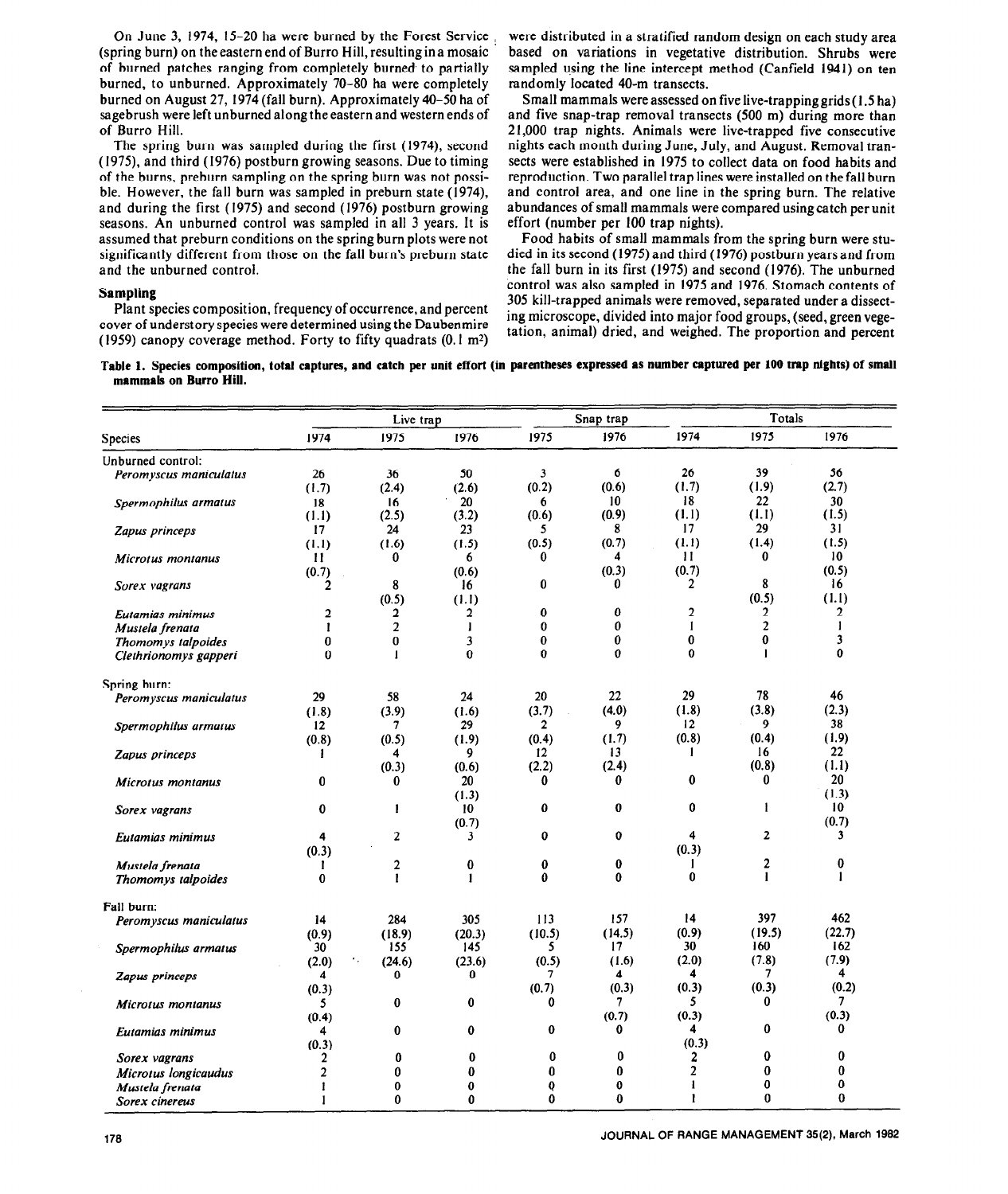| Plant group                    | Unburned control |      |      | Spring burn |      |      | Fall burn |          |      |
|--------------------------------|------------------|------|------|-------------|------|------|-----------|----------|------|
|                                | 1974             | 1975 | 1976 | Postburn    |      |      | Preburn   | Postburn |      |
|                                |                  |      |      | 1974        | 1975 | 1976 | 1974      | 1975     | 1976 |
| <b>Shrubs</b>                  | 50               | 49   | 48   | 10          | 15   | 19   | 48        |          | Q    |
| Grass and grass-like<br>plants | 27               | 30   | 28   | 14          | 19   | 22   | 33        |          | 15   |
| Forbs                          | 30               | 35   | 41   | 26          | 32   | 31   | 40        | 15       | 44   |
| Total cover                    | 107              | 114  | 117  | 50          | 66   | 72   | 121       | 24       | 68   |

**Table 2. Percent coverage of major plant groups. Values are means for six sampling dates during the growing season.** 

**occurrence** of each group in the diet were calculated for each captured species.

## **Results and Discussion**

Eight species of rodents, two species of insectivores, and one carnivore were captured during the 3-year period: deer mouse *(Peromyscus maniculatus),* Uinta ground squirrel *(Spermophilus armatus),* western jumping mouse *(Zapusprinceps),* montane vole *(Microtus montanus),* least chipmunk *(Eutamias minimus),* longtailed vole *(Microtus longicuudus),* northern pocket gopher *(Thomomys talpoides).* masked shrew (Sorex *cinereus),* and longtailed weasel *(Mustela frenata).* 

Information on species composition and abundance in the unburned sagebrush indicates that the small mammal community consists of a mixture of species whose total numbers varied little. Deer mouse and ground squirrel numbers varied most. There was little dietary overlap among species; different species were partitioned along the food dimension with *Spermophilus* (herbivore), *Microtus* (herbivore), *Zupus* (granivore), and *Peromyscus* (omnivore), each specializing in one food type (Fig. I).

Following spring burning, total small mammal numbers were at low levels, but this was short-lived (Table I). By the end of the second postburn year, densities were similar to unburned estimates with the responses being caused by one or two species. The unburned and partially burned islands that remained following the burn undoubtedly served as refuges for small mammals. Three years after spring burning, total cover of the understory was near unburned levels (Table Z), and small mammal numbers were approaching control values.

The fall burn differed from the spring burn in that no patches of unburned sagebrush remained and revegetation was slower. One year after burning, total cover was still dramatically lower than unburned estimates although deer mouse and ground squirrel captures had increased dramatically. It appears that the loss of cover had no negative effect on their densities, and that food may have been the factor affecting them most. Both deer mice and ground squirrels changed their food habits to utilize the increased availability of food. The absence of potentially competitive species may also have enhanced their success.

Species with rather specific niche requirements (e.g., voles, jumping mouse, shrews) cannot sustain populations on severe fall burns. Cook (1959) discovered that lack of cover following burning is the restricting factor in reducing vole populations, which require I year of mulch for runways. Jumping mice nest on the surface under protection of grasses and herbs (Burt and Grossenheider 1964), and Whittaker (1963) suggested that the absence of a welldeveloped, extensive herbaceous layer may exclude jumping mice.

Stout et al. (I97 I) correlated the absence of shrews on a burned coniferous forest in northern Idaho with their limited powers of dispersal and lack of ground litter on the burned sites. Stout's data also indicate a significantly reduced number of species of small mammals in the years following the burn.

*Peromyscus maniculatus* is particularly suited to exploit burns since it prefers seeds of grasses and herbs and insects (Drickamer 1970). Ahlgren( 1966) contends that accumulations of seeds remain in unburned portions of forest floors and production by annual

**JOURNAL OF RANGE MANAGEMENT 35(2), Marcn 1982** 179

grasses is sufficient to support substantial populations of seedeating rodents. Many authors (Tevis 1956; Cook 1959; Gashwiler 1959) have shown that granivores are favored in the initial stages of secondary succession following fire. Cook (1959) reported an irruption of western harvest mice *(Reithrodontomys megalotis)*  during a period of maximum seed production. Both Cook (1959) and Lawrence (1966) have documented the shift in *Peromyscus*  species abundance to favor *P. maniculatus* in the years following burning. Ahlgren (1966) and Beck and Vogal (1972) found significantly higher populations of *P. maniculatus* in other burned habitats. In addition, Ahlgren (1966) and Tester (1965) contend that burning improved habitat and food conditions for small rodents.

Kirkland (1976) describes a case of opportunism by *P. maniculatus* on mine wastes in New York and attributes its success to its ecological plasticity and the absence of congeneric competitors. The results from my study further illustrate the broad ecological tolerance of *P. maniculatus* and reflect the adaptability of this species in invading and exploiting harsh habitats. 1 attribute its success on the burns to increased immigration from surrounding areas and a maximization of reproductive potential (McGee 1976) in response to an increased availability of food.

These results support the contention that total small mammal numbers are not depleted by fire, but that there is a differential effect on the species present before burning. In my opinion, ideal sagebrush management should create a mosaic of different aged successional stages. The optimum proportion of unburned, spring and fall burned sites should mimic historic fire frequency and size where feasible. Consequently, no small mammal species, or group of similar species, will be significantly displaced in space and time.

#### **Literature Cited**

- **Ahlgren, C.E. 1966.** Small mammals and reforestation following prescribed burning. J. Forest. 64:614-618.
- **Beck, A.M., and RJ. Vogl. 1972.** The effects of spring burning on rodent populations in a brush prairie savanna. J. Mammal. 53:336-346.
- **Burt, W.H.,and R.P. Grossenheider. 1%4.** A Field Guide to the Mammals. Houghton Mifflin Co., Boston, 284 p.
- **Canfield, R. 1941.** Application of the line interception method in sampling range vegetation. J. Forest 39:388-390.
- **Cook, S.F. 1959.** Effects of fire on a population of small rodents. Ecology 40: 102-108.
- **Daubenmire, R. 1959.** Acanopy-coverage method of vegetational analysis. Northwest Sci. 33:43-64.
- **Drickamer, L.C. 1970.** Seed preferences in wikl caught Peromyscus mani*culatus bairdii* and *Peromyscus leucopus noveboraeensis.* J. Mammal. 51:19l-194.
- **Gashwiler, J.S. 1959.** Small mammal study in west-central Oregon. J. Mammal. 40:128-139.
- **Kirkland, G.L. 1976.** Small mammals of a mine waste situation in the central Adirondacks, New York: a case of opportunism by *Peromyscus maniculatus.* Amer. Mid]. Natur. 95:103-l IO.
- **Lawrence, C.E. 1966.** Ecology of vertebrate animals in relation to chaparral fire in the Sierra Nevada foothills. Ecology, 47:278-291.
- **McGee, J.M. 1976.** Some effects offire suppressionand prescribed burning on birds and small mammalsin sagebrush. Ph.D. Diss., Univ. Wyoming, Laramie. 134 p.
- Stout, J., A.L. Farris, and V.L. Wright. 1971. Small mammal populations of an area in northern Idaho severely burned in 1967. Northwest Sci. 45~219-226.